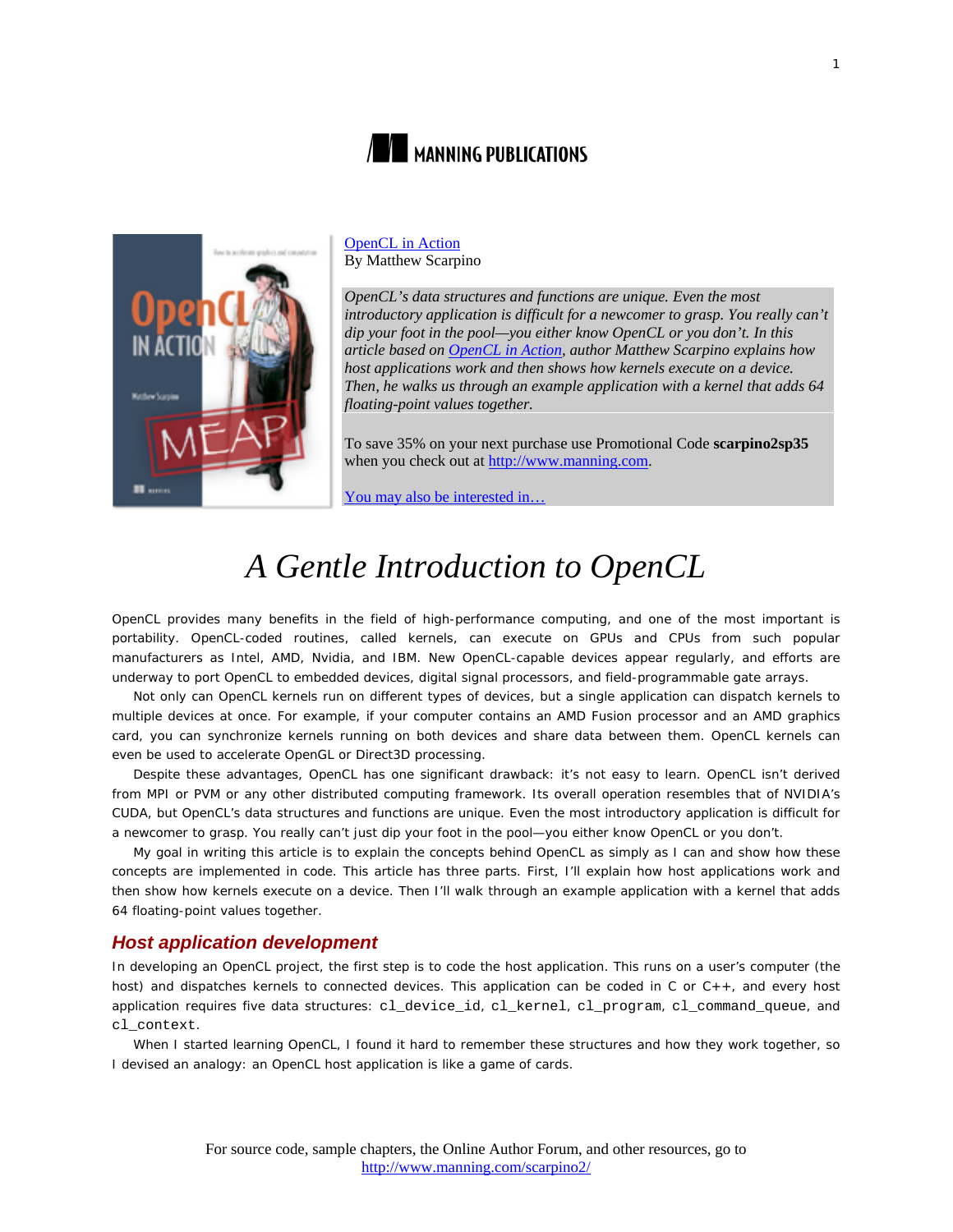#### *A game of cards*

In a card game, a dealer sits at a table with one or more players and distributes cards from a deck. Each player receives these cards as part of a hand and then analyzes how best to play. The players can't interact with one another or see another player's cards, but they can make requests to the dealer for additional cards or a change in stakes. The dealer handles these requests and takes control once the game is over. The following figure shows what's happening.



Figure 1 The card game analogy

In addition to the dealer and the players, this figure also depicts the table that supports the game. The players seated at the table don't have to take part but only those seated at the table can participate in the game.

#### *The five data structures*

In my analogy, the card dealer represents the host. The other aspects of the game correspond to the five OpenCL data structures that must be created and configured in a host application:

- *Device*—OpenCL devices correspond to the players. Just as a player receives cards from the dealer, a device receives kernels from the host. In code, a device is represented by a cl\_device\_id.
- *Kernel*—OpenCL kernels correspond to the cards. A host application distributes kernels to devices in much the same way a dealer distributes cards to players. In code, a kernel is represented by a cl\_kernel.
- *Program*—An OpenCL program is like a deck of cards. In the same way that a dealer selects cards from a deck, the host selects kernels from a program. In code, a program is represented by a cl\_program.
- *Command queue*—An OpenCL command queue is like a player's hand. Each player receives cards as part of a hand and each device receives kernels through a command queue. In code, a command queue is represented by a cl\_command\_queue.
- *Context*—OpenCL contexts correspond to card tables. Just as a card table makes it possible for players to transfer cards to one another, an OpenCL context allows devices to receive kernels and transfer data. In code, a context is represented by a cl\_context.

To clarify this analogy, the following figure shows how these five data structures work together in a host application. As shown, a program contains multiple functions and each kernel encapsulates a function taken from the program.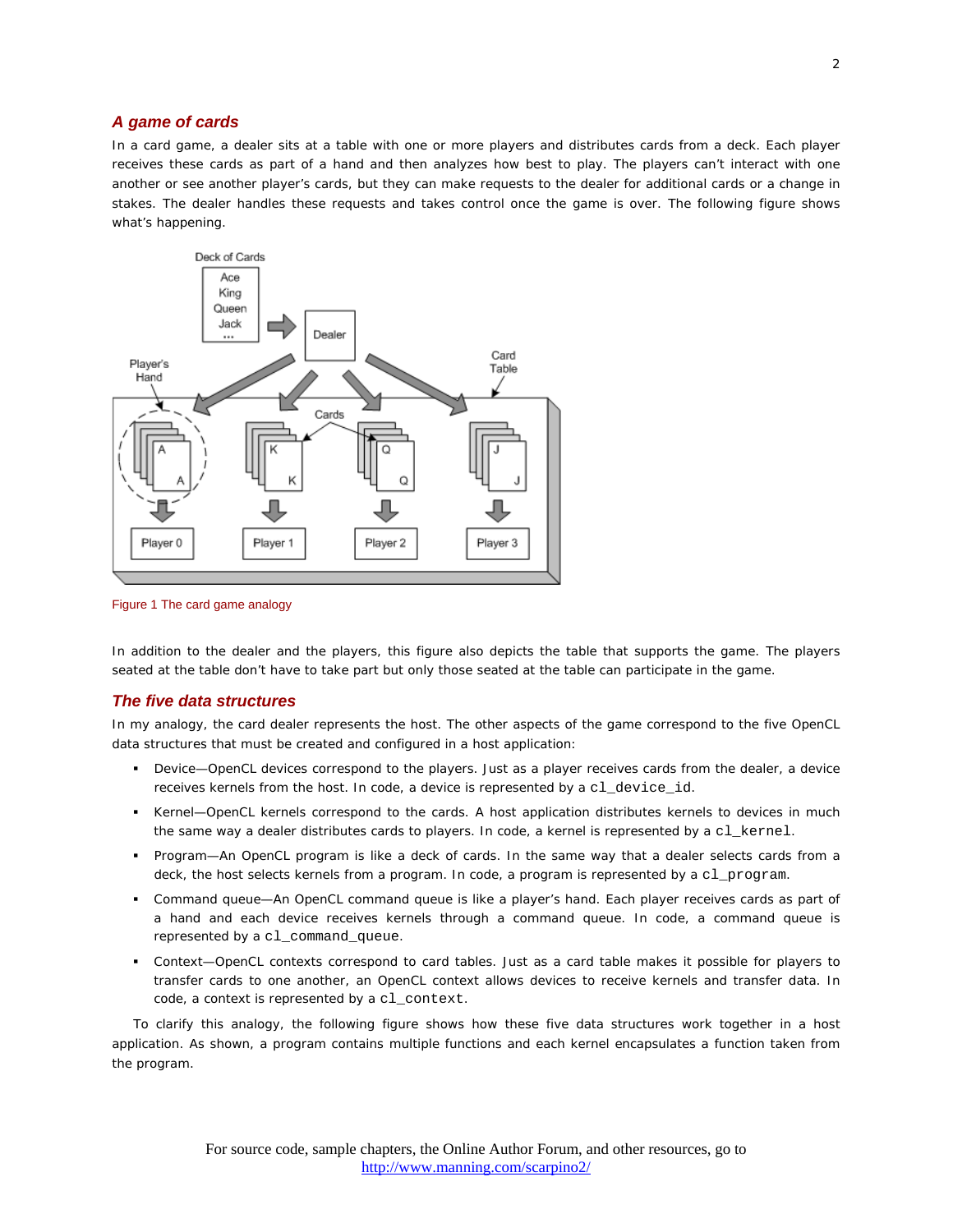

Figure 2 Distributing kernels to OpenCL-compliant devices

Once you understand how host applications work, learning how to write code is straightforward. Most of the functions in the OpenCL API have straightforward names like clCreateCommandQueue and clGetDeviceInfo. Given the analogy, it should be clear that clCreateKernel requires a cl\_program structure to execute and clCreateContext requires one or more cl\_device\_id structures.

#### *Shortcomings of the analogy*

My analogy has its flaws. Six significant shortcomings are given as follows:

- 1. There's no mention of platforms. A platform is a data structure that identifies a vendor's implementation of OpenCL. Platforms make it possible to access devices. For example, you can access an Nvidia device through the Nvidia platform.
- 2. A card dealer doesn't choose which players sit at the table. However, an OpenCL host selects which devices should be placed in a context.
- 3. A card dealer can't deal the same card to multiple players, but an OpenCL host can dispatch the same kernel to multiple devices through their command queues.
- 4. The analogy doesn't mention how devices execute kernels. Many OpenCL devices contain multiple processing elements, and each element may process a subset of the input data. The host identifies the number of work items that should be generated to execute the kernel.
- 5. In a card game, the dealer distributes cards to players and each player arranges the cards to form a hand. In OpenCL, the host creates a command queue for each device and enqueues commands. One type of command tells a device to execute a kernel.
- 6. In card games, dealers pass cards in a round-robin fashion. OpenCL sets no constraints on how host applications distribute kernels to devices.

At this point, you should understand that a large part of a host application's job involves creating kernels and deploying them to OpenCL-compliant devices like GPUs, CPUs, or hybrid processors. Next, I'll discuss how these kernels execute on the devices.

# *OpenCL kernels*

One of OpenCL's great advantages is that kernels can execute on high-performance computing devices such as GPUs. To take advantage of these parallel-processing capabilities in code, an OpenCL developer needs to clearly understand two points: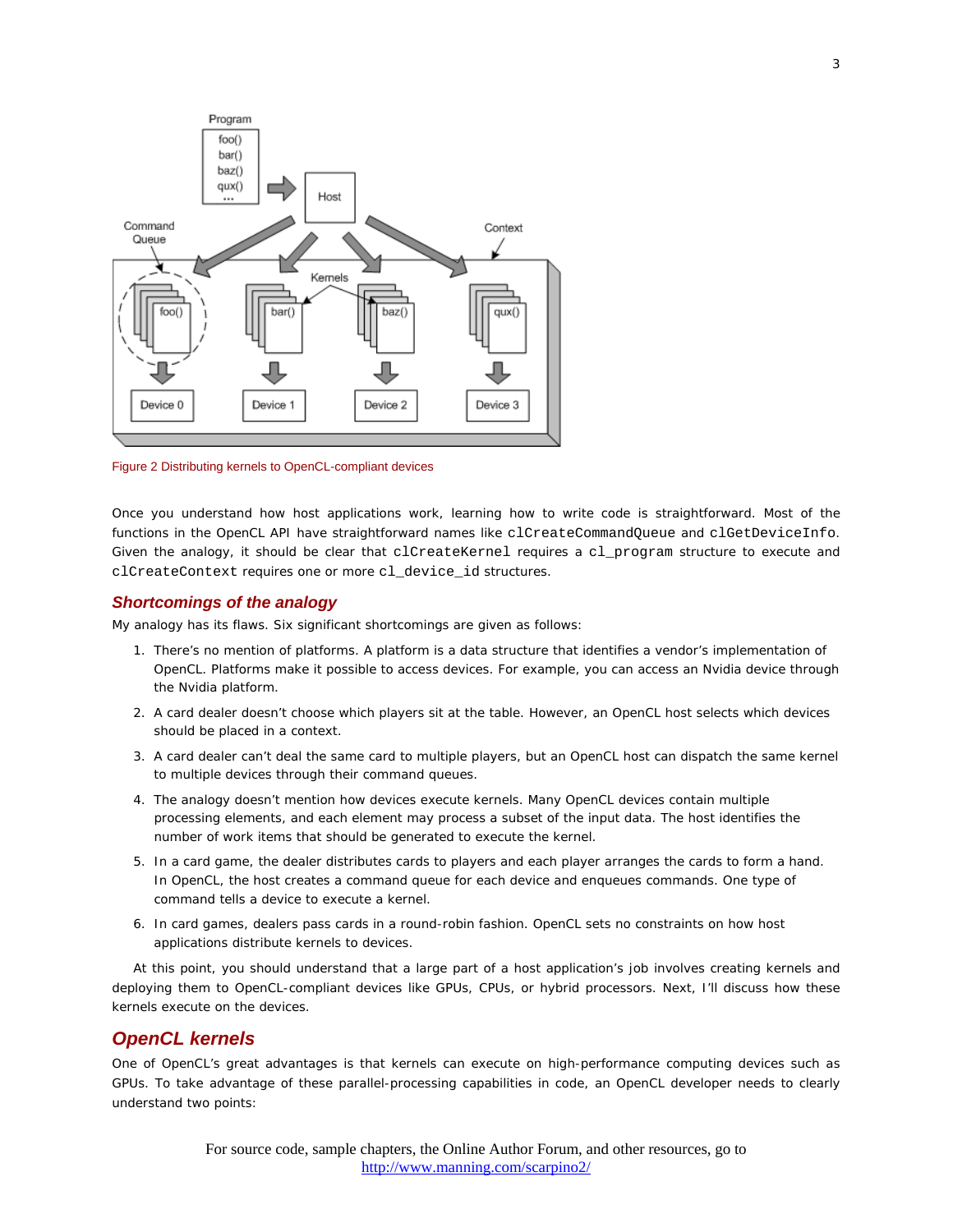- 1. *The OpenCL Execution Model*—Kernels are executed by one or more work-items. Work-items are collected into work-groups and each work-group executes on a compute unit.
- 2. *The OpenCL Memory Model*—Kernel data must be specifically placed in one of four address spaces: global memory, constant memory, local memory, or private memory. The location of the data determines how quickly it can be processed.

It takes time to understand these models and, the more familiar you are with them, the faster your code will run. To explain how the models interact, I've devised a second analogy: the execution of a kernel is like a day at school.

#### *A day at school*

When I was in middle school, my teacher assigned thirty problems to her thirty students every day. But she didn't check all 900 answers. Instead, she assigned a different number to each of us and we'd go to the front of the class and solve the problem with that number. We'd copy our work from our notebook to the blackboard and, if the teacher liked what she saw, we'd get a good grade. Clever, huh?

Here's the analogy: an OpenCL device is like a school composed of classrooms like mine. Each classroom contains students performing math problems. The students in a class share the same blackboard, but each student has a separate notebook. Students in the same class can work together at their blackboard, but students in different classes can't work together.

Here's where it gets tricky: none of these classrooms have a teacher. Also, every student in the school works on the same math problem but with different values. For example, if the problem involves adding two numbers, one student might do  $1 + 2$ , another might do  $3 + 4$ , and another might do  $5 + 6$ . When all the students in a classroom complete their calculations, they can leave. Then, the blackboard will be erased and a new class of students will come in and work on the same problem, but with different values.

Each student entering a class automatically knows what problem they'll be solving, but they don't know what values they'll be working with. The blackboard in each classroom is initially blank, so students go to a central blackboard that contains values for the entire school. This central blackboard is much larger than the blackboards in the classrooms but, because of the long hallway, it takes a great deal of time for students to read its values. The following figure depicts the relationship between classes, classrooms, students, notebooks, and blackboards.



Figure 3 Students solving math problems

For most math problems, each student will go to the central blackboard only twice—once to read the values for their problem and once to write down their final answer. Because the central blackboard is so far away, students do

For source code, sample chapters, the Online Author Forum, and other resources, go to <http://www.manning.com/scarpino2/>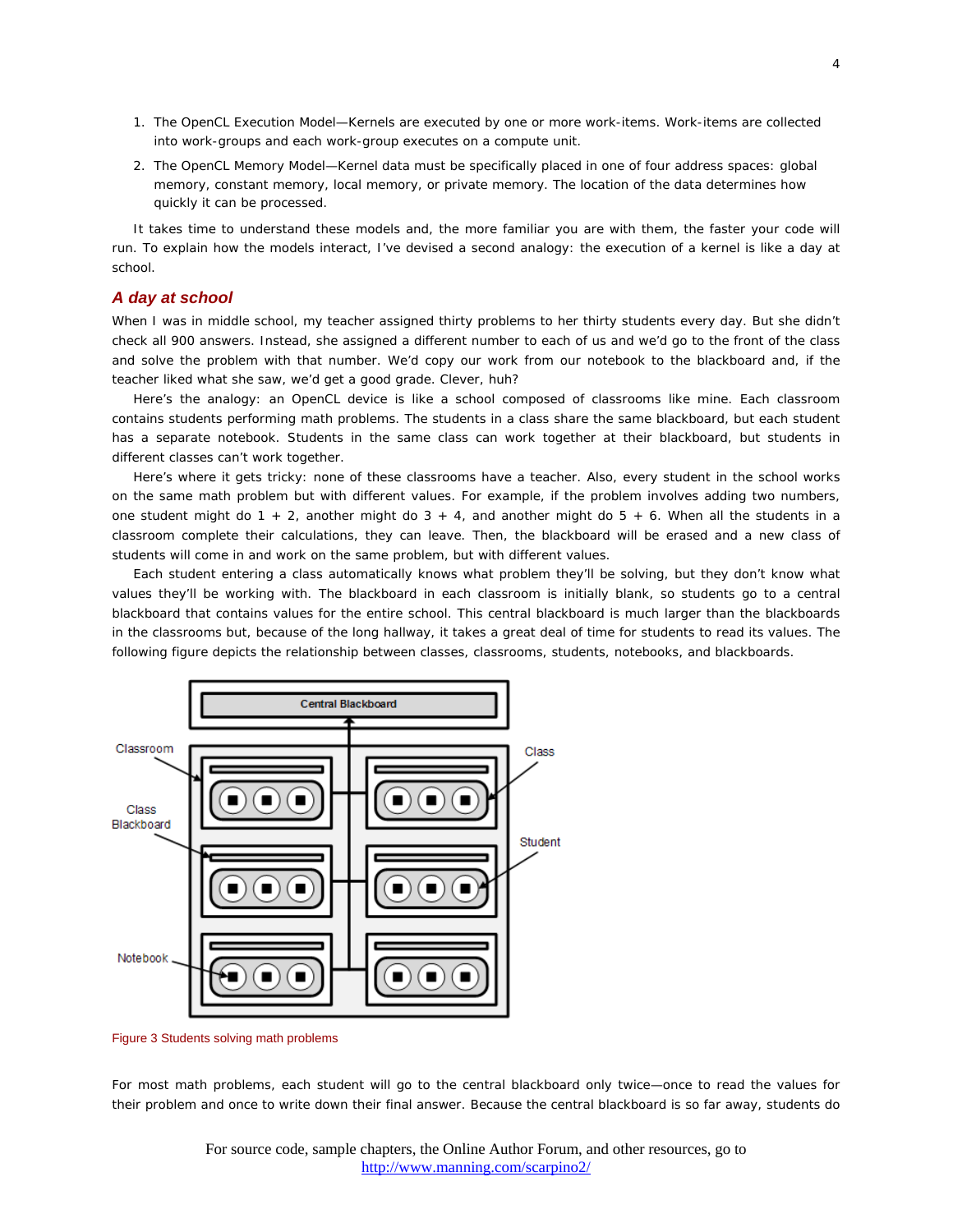their actual solving using their notebooks and classroom blackboards. Once all of the final answers are on the central blackboard, the school day is over.

Students in different classes can't talk to one another, so the students in class 1 won't know when the students in class 2 have finished. The only way to be certain that a class has finished is when the school day ends.

It's important to make the distinction between a classroom and a class. A classroom is a physical area with a blackboard. A class is a group of students that occupy a classroom. As one class leaves a classroom, another can enter.

To keep things organized, each class has an identifier that distinguishes it from every other class. Each student has two identifiers: one that distinguishes it from every other student in the class, and one that distinguishes it from every other student in the school. As an example, a student may have a class ID of 12 and a school ID of 638.

#### *Kernel execution on a device*

In my analogy, the school corresponds to an OpenCL device and the math problem represents the kernel. Each student corresponds to a work-item and each class corresponds to a work-group. A classroom corresponds to a compute unit (processing core), and just as each classroom can be occupied by a class, each compute unit can be occupied by a work-group. The following figure depicts this.



Figure 4 The OpenCL device model

Identification numbers play a large role in OpenCL, and each work-item has two IDs: a global ID and a local ID. The global ID identifies the work-item among all other work-items executing the kernel. The local ID identifies the work-item among other work-items in the work-group. Work-items in different work-groups may have the same local ID, but they'll never have the same global ID. Returning to the school analogy, a work-item's local ID corresponds to a student's class ID and a work-item's global ID corresponds to the student's school ID.

Now let's talk about memory. The OpenCL device model identifies four address spaces:

- *Global memory*—stores data for the entire device
- *Constant memory*—similar to global memory, but is read-only
- *Local memory*—stores data for the work-items in a work-group
- *Private memory*—stores data for an individual work-item

In my analogy, the central blackboard corresponds to global memory, which can be read from and written to by both the host and the device. When the host application transfers data to the device, the data is stored in global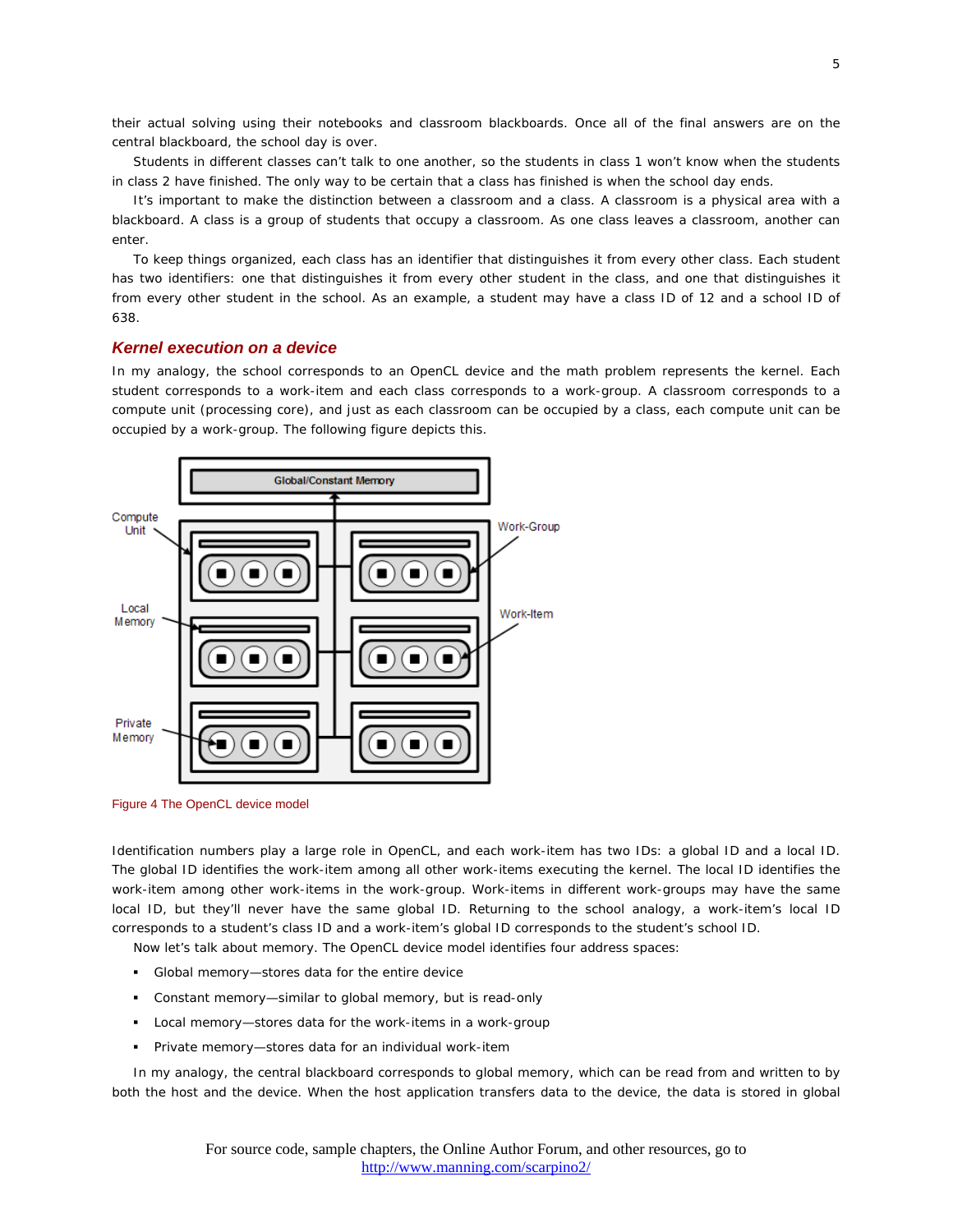memory. Similarly, when the host reads data from a device, the data comes from the device's global memory. This memory is commonly the largest memory region on an OpenCL device, but it's also the slowest for work-items to access.

Work-items can access local memory much faster (~100x) than they can access global/constant memory, and local memory blocks correspond to the blackboards in each classroom. Local memory isn't nearly as large as global/constant memory but, because of the access speed, it's a good place for work-items to store their intermediate results. Just as students in the same class can work together at the blackboard, work-items in the same work-group can access the same block of local memory.

The private memory in an OpenCL device corresponds to the notebook each student uses to solve a math problem. Each work-item has exclusive access to its private memory and it can access this memory faster than it can access local memory or global/constant memory. But this address space is much smaller than any other address space, so it's important not to use too much of it.

When I started using OpenCL, I wondered how many work-items could be generated for a kernel. As I hope this analogy has made clear, you can generate as many work-items and work-groups you like. However, if the device only contains M compute units and N work-items per work-group, only MN work-items will execute the kernel at any given time.

### *A simple example*

Now that you have a conceptual understanding of OpenCL's host applications and kernels, it's time to look at real code. I've provided two source files: add\_numbers.c and add\_numbers.cl. The first contains code for a simple host application and the second contains code for a kernel that adds a series of numbers together. This discussion won't present the OpenCL API in any depth but will focus on how the code relates to the material discussed earlier.

#### *Example host application*

In general, the first step of a host application is to obtain a cl\_device\_id for each device that will execute a kernel. The add\_numbers application accesses the first GPU device associated with the first platform. This is shown in the following code:

```
clGetPlatformIDs(1, &platform, NULL);
clGetDeviceIDs(platform, CL_DEVICE_TYPE_GPU, 1, &device, NULL);
```
Here, the platform structure identifies the first platform identified by the OpenCL runtime. A platform identifies a vendor's installation, so a system may have an NVIDIA platform and an AMD platform. The device structure corresponds to the first accessible device associated with the platform. Because the second parameter is CL\_DEVICE\_TYPE\_GPU, this device must be a GPU.

Next, the application creates a context containing only one device: the device structure created earlier.

context = clCreateContext(NULL, 1, &device, NULL, NULL, &err);

After creating the context, the application creates a program from the source code in the add\_numbers.cl file. Specifically, the code reads the file's content into a char array called program\_buffer and then calls clCreateProgramWithSource.

```
program = clCreateProgramWithSource(context, 1, 
           (const char**)&program_buffer, &program_size, &err);
```
Once the program is created, its source code must be compiled for the devices in the context. The function that accomplishes this is clBuildProgram, and the following code shows how it's used in the add\_numbers application:

clBuildProgram(program, 0, NULL, NULL, NULL, NULL);

The fourth parameter accepts options that configure the compilation. These are similar to the flags used by gcc. For example, you can define a macro with the option -DMACRO=VALUE and turn off optimization with -cl-optdisable.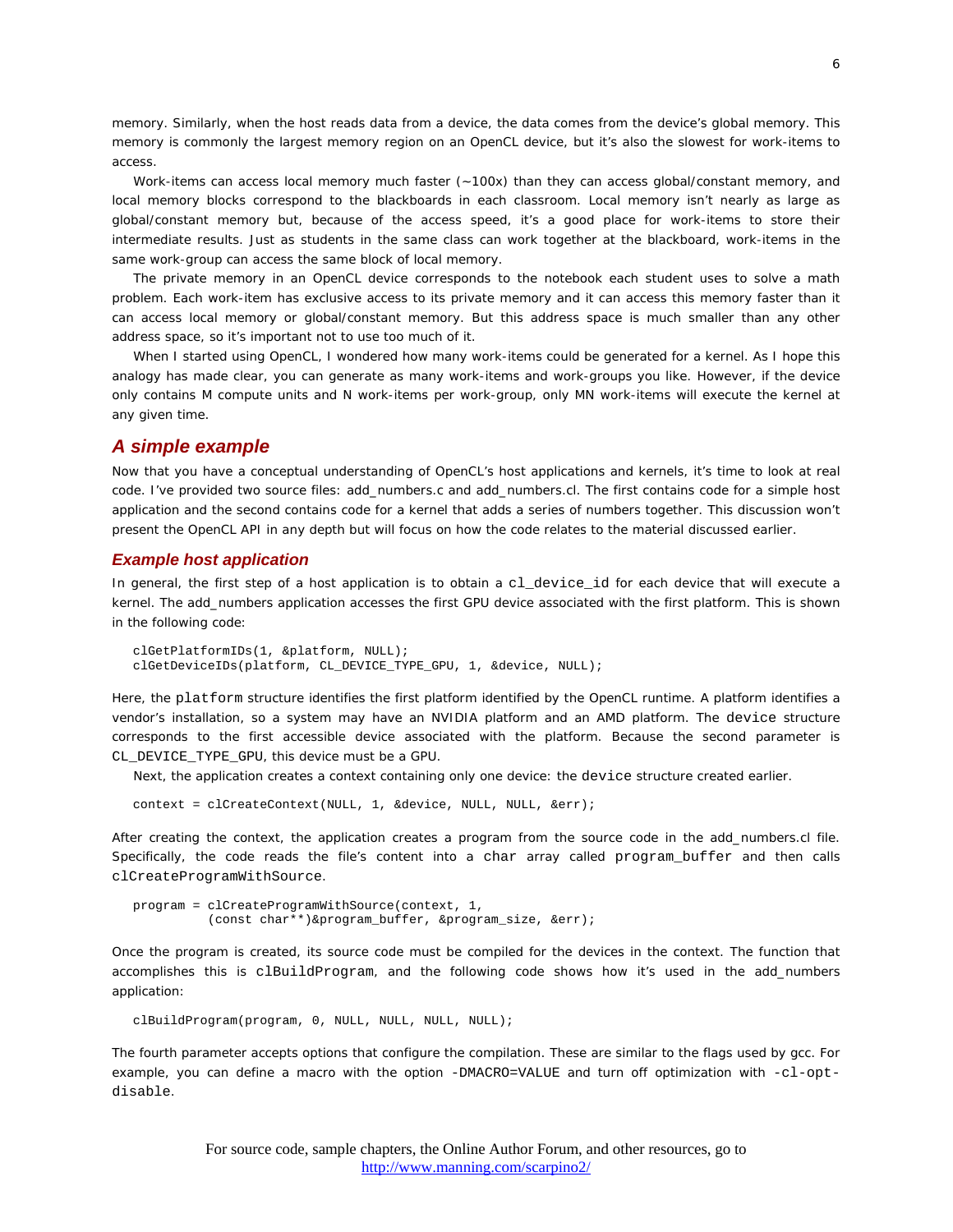After a cl\_program has been compiled, kernels can be created from its functions. The following code creates a cl\_kernel from the function called add\_numbers:

kernel = clCreateKernel(program, "add\_numbers", &err);

Before the application can dispatch this kernel, it needs to create a command queue to a target device. With the right configuration, a command queue can support out-of-order kernel execution and/or profiling, which allows us to measure the time taken for a kernel's execution. The following code, however, creates a cl\_command\_queue that doesn't support profiling or out-of-order-execution:

queue = clCreateCommandQueue(context, device, 0, &err);

At this point, the application has created all the data structures (device, kernel, program, command queue, and context) needed by an OpenCL host application. Now, it deploys the kernel to a device with the following code:

```
global_size = 8;
local size = 4;clEnqueueNDRangeKernel(queue, kernel, 1, NULL, &global_size, &local_size, 
                         0, NULL, NULL);
```
Of the OpenCL functions that run on the host, clEnqueueNDRangeKernel is probably the most important to understand. Not only does it deploy kernels to devices, it also identifies how many work-items should be generated to execute the kernel (global\_size) and the number of work-items in each work-group (local\_size).

In this code, the kernel is executed by eight work-items divided into two work-groups of four work-items each. Returning to my analogy, this corresponds to a school containing eight students divided into two classrooms of four students each.

#### *Example kernel*

A practical application may generate thousands or even millions of work-items, but for the simple task of adding 64 numbers, eight work-items will suffice. The program file add\_numbers.cl contains a function called add\_numbers that performs this operation. Like all kernel functions, it returns void and its name is preceded by the kernel identifier.

The kernel has 64 values to add together and eight work-items with which to add them. After each work-item computes its sum of eight values, these partial results will be added together to form a sum for the entire group. In the end, the kernel will return two sums–one for each work-group executing the kernel.

When a work-item starts executing add\_numbers, it begins by determining which region of global memory contains the values it needs to access. This is accomplished with the following code:

```
global_addr = get_global_id(0) * 2;
```
The first line of code provides the work-item with its global ID, which distinguishes it from all the other work-items executing the kernel. With this ID, it computes global\_addr, the address in global memory from which it should load data.

Next, the work-item loads its global data into private memory. Returning to my analogy, this is like a student going to the school-wide blackboard and copying values into a notebook. The following code shows how this works.

```
input1 = data[global_addr];
input2 = data[global_addr+1];
sum_vector = input1 + input2;
```
In the kernel code, input1, input2, and sum\_vector all have the data type float4. This is a vector type and it's similar to an array of four floats, but there's one significant difference: when you operate on a float4, all four floats are operated upon in the same clock cycle. If the target device supports vector operations, the last line of this code will have it perform four floating-point additions simultaneously.

Each work-item stores its final sum to local memory, which corresponds to a classroom blackboard in my analogy. This is accomplished as follows:

```
local\_addr = get\_local\_id(0);
```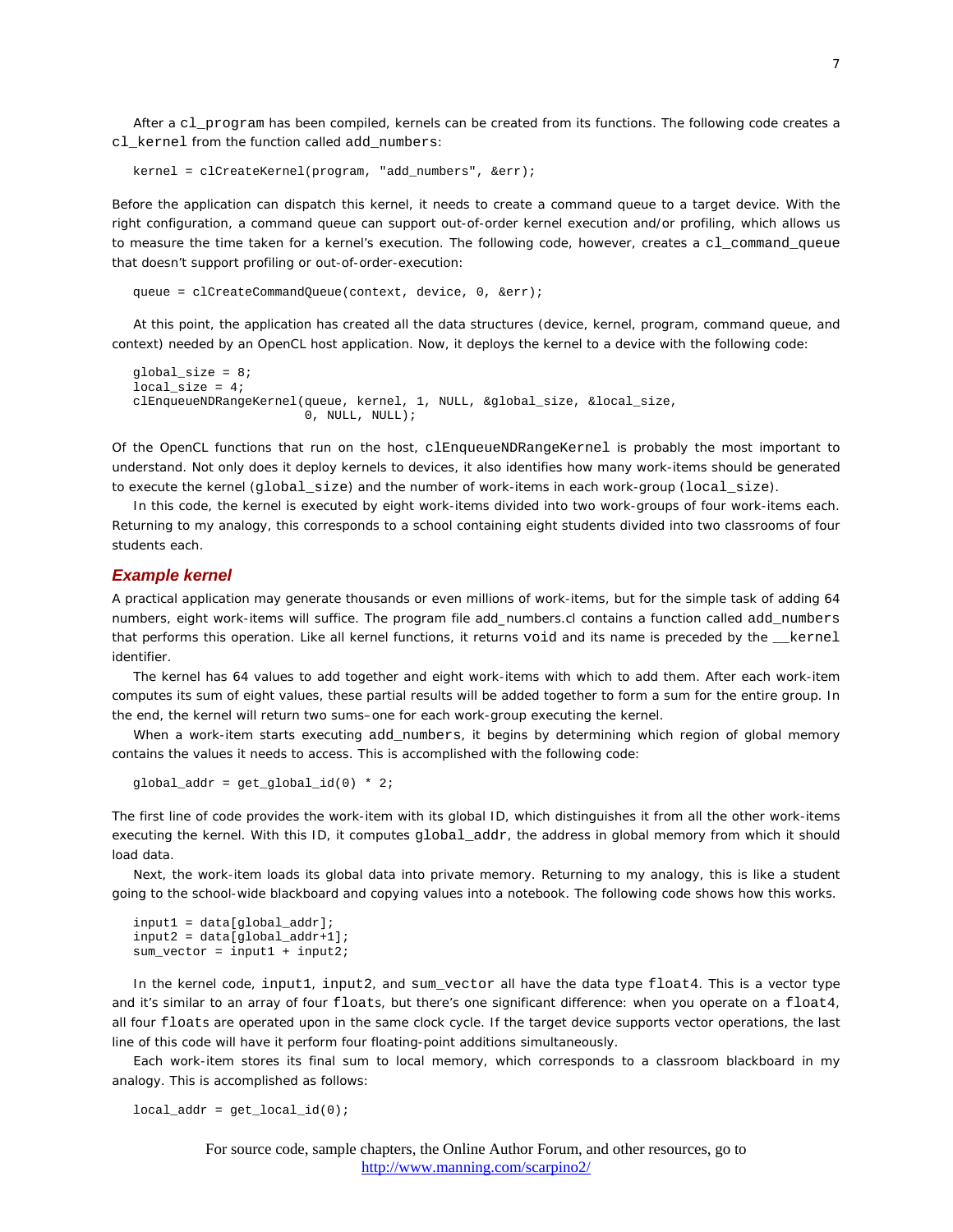```
local_result[local_addr] = sum_vector.s0 + sum_vector.s1 + 
                           sum_vector.s2 + sum_vector.s3;
```
The first line tells the work-item where it can store the sum of its eight values. The second line computes the sum and places it in local memory.

Each work-group contains four work-items, so each block of local memory contains four partial sums. To add these partial sums together, one work-item is designated to read the values for the group and arrive at a group result by adding them together. This is accomplished with the following code:

```
if(get\_local\_id(0) == 0) {
   sum = 0.0f;
   for(int i=0; i<get_local_size(0); i++) {
       sum += local_result[i];
 }
 group_result[get_group_id(0)] = sum;
}
```
The group\_result data is stored in global memory. This is important because the host application can only read values stored in this address space. In the case of add\_numbers, the application reads the two sums in group\_result, adds them together, and checks the kernel's output against the correct answer. The host application completes its operation by printing the result and deallocating the structures it used to perform OpenCL processing.

## *Conclusion*

With great power comes great complexity. OpenCL, with its wealth of features, makes it possible to code routines capable of executing on devices ranging from graphics cards to supercomputers. But to take full advantage of OpenCL, you need to have a thorough understanding of host applications and kernels.

This article has presented two analogies intended to ease the learning process, but in the end, it's the code that matters. The OpenCL API takes time and effort to understand, but once you've ascended the learning curve, you'll be able to tap into computing performance that exceeds anything a regular C/C++ programmer could hope for.

## *About the Author*

Matthew Scarpino is a software consultant in the San Francisco Bay area. He is the author of the upcoming book *OpenCL in Action* from Manning Publications and has written *Programming the Cell Processor: For Games, Graphics, and Computation*. He is currently coding a scientific visualization tool that combines OpenCL, OpenGL, and Qt. When he gets the chance, he updates his blog at openclblog.com.